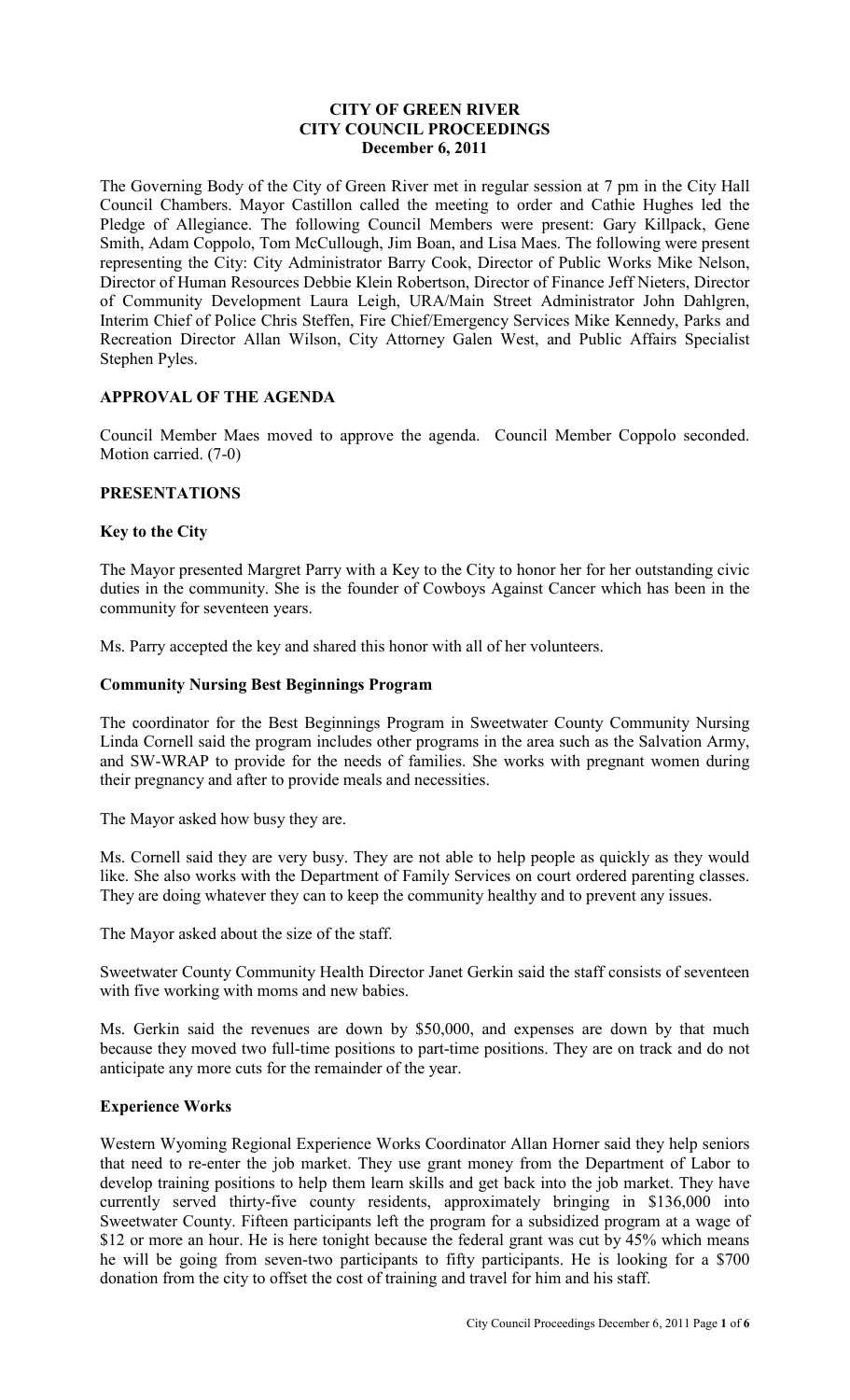Mr. Cook said the city provides funding during the budget process. He can submit a letter requesting the \$700 dollars be put in the budget for the next budget starting in July 2012. If council wished to fund him now, he would have to have a contract for services prepared by legal counsel.

Mr. Horner said he could have his staff present during the budget process.

Council Member McCullough said he thinks \$700 is a reasonable amount, so he would support the program. He asked when Mr. Horner would have to have the letter to the city.

Mr. Cook said the letter would have to be submitted by March to be included in the draft budget.

Council Member Boan suggested he could ask the Sweetwater County Tripartite Board.

#### **ORDINANCES**

#### **Regulate the Shooting of Bows within City Limits**

# **1 st Reading: An ordinance amending Section 18-61 of the Green River Code of Ordinances, City of Green River, State of Wyoming, to regulate the shooting of bows within city limits.**

Council Member Coppolo moved to approve the ordinance on first reading. Council Member Maes seconded.

Council Member McCullough said he will support the ordinance because there are places where citizens can shoot their bows.

Council Member Smith said he has not heard of anyone getting hurt or any issues with this so he will not support it.

Council Member Maes said she saw a person shooting a compound bow in his backyard. After some research she found it was not something that was illegal. There is a good chance that someone could slip and miss their target and someone could get hurt. She will support the ordinance.

Council Member McCullough said this was an issue seven years ago. People said they would shoot their bows with nets and safety gear but it is still a safety issue.

Council Member Killpack said he thinks it is sad that someone would have to get hurt before we get an ordinance or law to prevent it from occurring. He would not like anyone to get hurt so he will support the ordinance.

Motion carried (6-1) with Council Member Smith voting no.

### **Alternative Energy Addition**

# **1 st Reading: The addition of Chapter 15 to Appendix B – Alternative Energy to the Code of Ordinances**

Council Member Smith moved to approve the ordinance on first reading. Council Member McCullough seconded.

Motion carried. (7-0)

### **RESOLUTIONS**

#### **Budget Increase for the Recycling Baler**

**R11-77: A resolution for the governing body of the City of Green River, Wyoming, to approve an increase in the Solid Waste Fund for the recycling baler in the amount of \$587**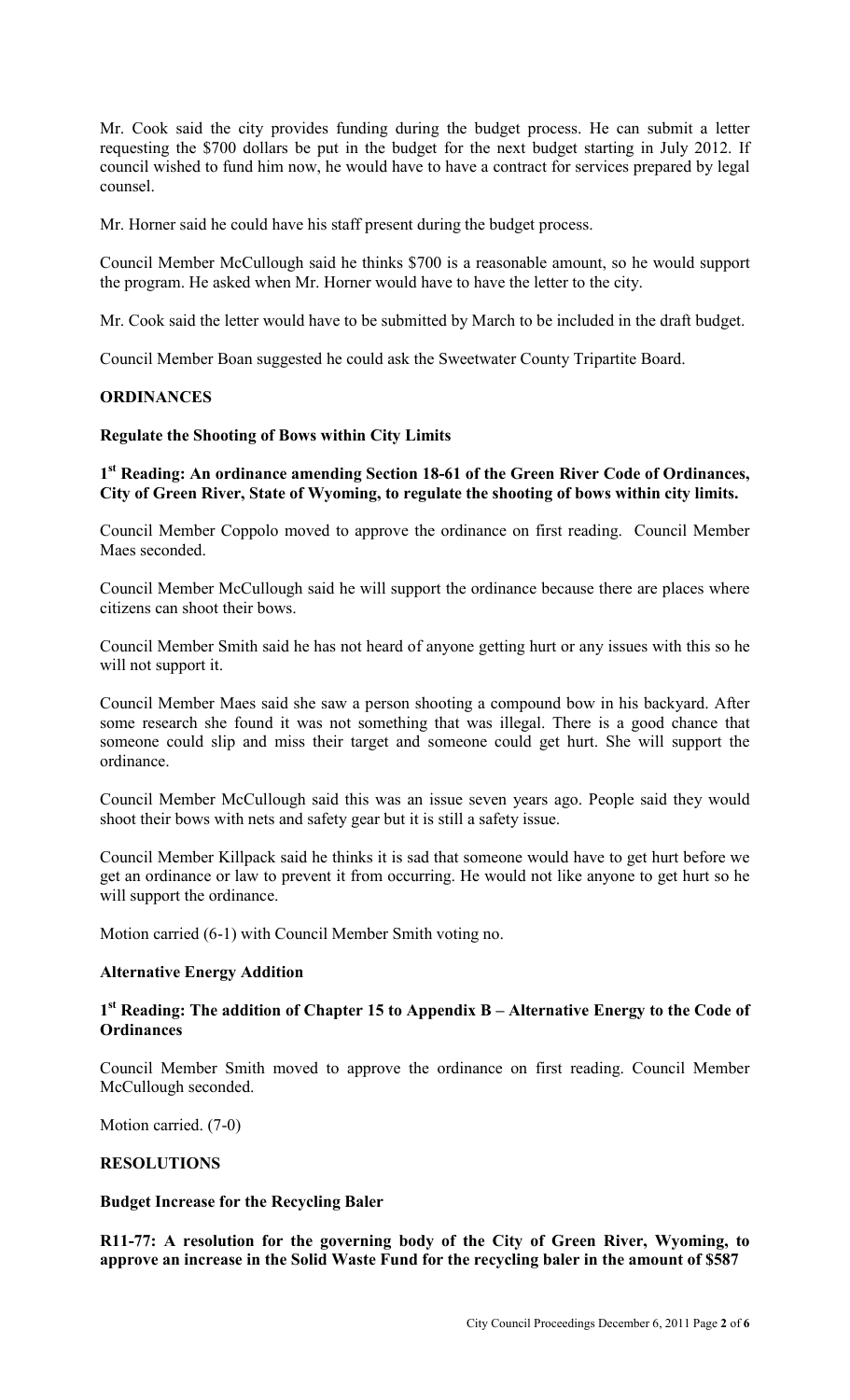Council Member Maes moved to approve the resolution. Council Member Killpack seconded. Motion carried. (7-0)

Council Member McCullough thanked LOC Electric for their time and efforts on getting the baler up and running.

#### **Transfer Authority for Uniform Allowances**

**R11-78: A resolution for the governing body of the City of Green River, Wyoming, to approve a modification in the Solid Waste Fund to transfer budget authority from Division 540 (Solid Waste Landfill) to Division 530 (Solid Waste Collections) for uniform allowances in the amount of \$200.** 

Council Member Killpack moved to approve the resolution. Council Member Smith seconded. Motion carried. (7-0)

### **URA/Main Street Plan and Expenditures**

### **R11-79: A resolution for the governing body of the City of Green River, Wyoming, to approve the proposed URA/Main Street Plan for the expenditures in the amount of \$50,000**

Council Member Coppolo moved to approve the resolution. Council Member Killpack seconded.

URA/Main Street Board Member Cathy Hughes said right now they are working on the clock tower. They have done the lighting and are looking into renovating it. They are going to light up the viaduct from December through February. They will be looking into lighting the trees on Expedition Island.

Council Member Killpack said the board is currently looking for an attorney, working on their bylaws, and trying to set up a checking account.

The Mayor clarified that the city is designating \$40,000 to be spent on projects and \$10,000 to develop the bylaws, the State required plan, retaining an attorney, and opening a checking account.

Council Member Killpack asked if the URA would have to come back to the governing body for approval before they use the money for anything.

Mr. Cook said no.

Motion carried. (7-0)

### **COUNCIL ACTION ITEMS**

### **Reappointment to the Parks and Recreation Advisory Board**

Council Member McCullough moved to confirm the Mayor's reappointment of Dottie Krauss to the Parks and Recreation Advisory Board for a three-year term. Council Member Coppolo seconded. Motion carried. (7-0)

#### **Appointments to the Tree Board**

Council Member Smith moved to confirm the appointments of Gwenna Michie and Lindsey Travis to the Tree Board for three-year terms. Council Member Killpack seconded. Motion carried. (7-0)

#### **Bid Award for the Rodeo Arena Improvements Project**

Council Member Coppolo moved to award the bid to SCI, Inc. for panels, chutes and installation for the Rodeo Arena Improvements – Capital Improvements 15-900-9215. Council Member Boan seconded.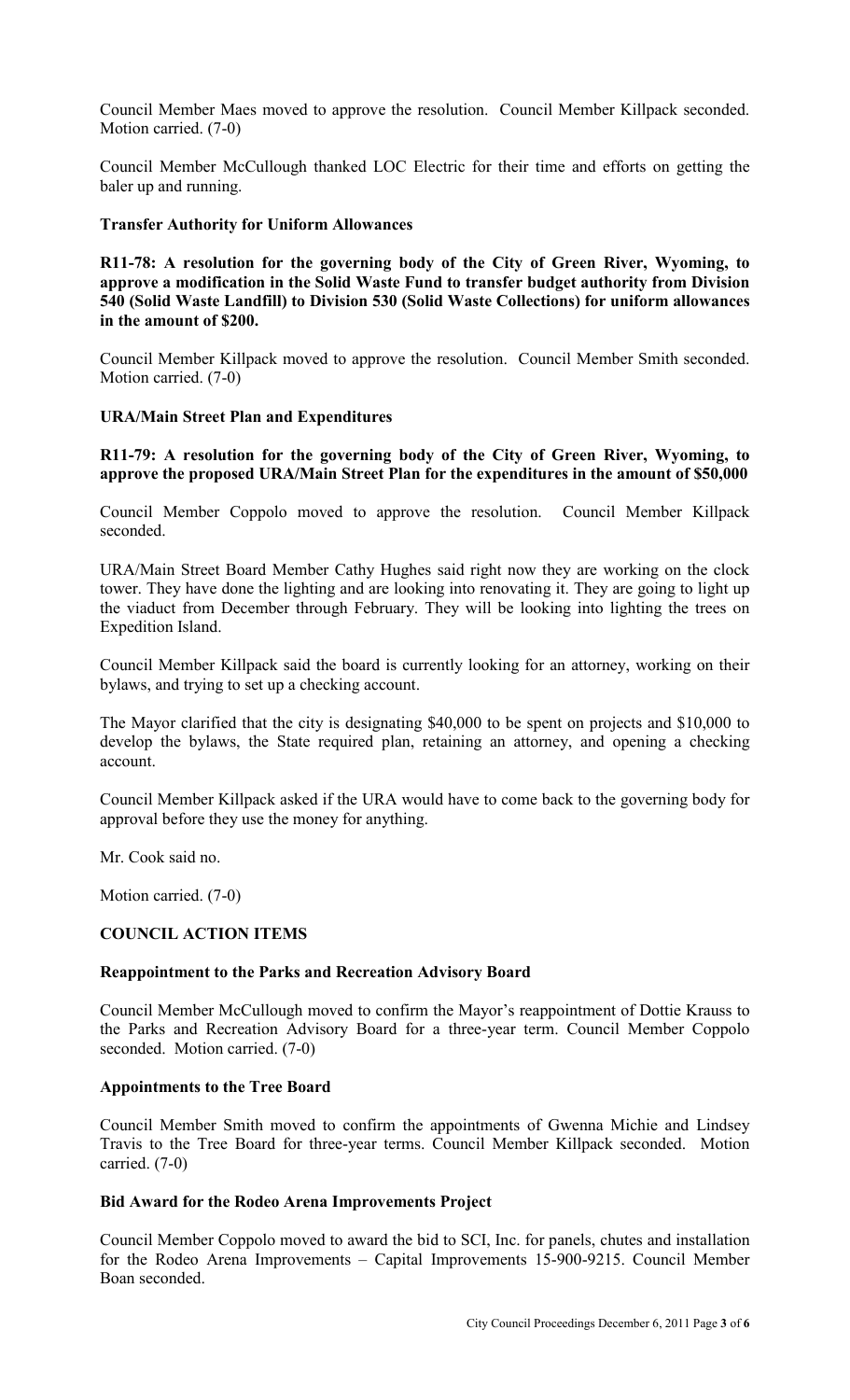Council Member McCullough asked if SCI was the low bidder.

Director of Parks and Recreation Allan Wilson said yes. He said one of the bidders questioned the quality of product that would be coming from SCI. He said staff looked into it and asked SCI to provide a letter from the engineering firm confirming the standards are the same.

Council Member McCullough asked if the money they allocated for this would be enough.

Mr. Wilson said it should come within budget since staff is doing some of the work.

Council Member Maes asked if they could use the old rails for stalls outside of the fenced area.

Mr. Wilson said no, the rails are in poor condition. They will be installing new rails around the arena.

The Mayor asked if all the panels will be new.

Mr. Wilson said yes. The crow's nest will remain the same, along with the grandstands, they will be painted to match the new items.

Motion carried. (7-0)

The Mayor thanked Boy Scout Troop 19 and 7 (Kaleb Nathan, Ethan Wright, Colton Spalding, Jim Carrol, Mitch Forsyth, and Bob Allen) for attending the meeting to earn their citizen merit badges.

# **CONSENT AGENDA**

Council Member Killpack moved to approve the following consent agenda items. Council Member McCullough seconded. Motion carried. (7-0)

- A grant application to the Wyoming Business Council for the Farmer's Market
- Memorandum of Understanding with the Overland Stage Stampede Rodeo Committee for the 2012 Overland Stage Stampede Rodeo Event
- Horse Corral Lease Agreement with Lennie Cook for horse corral #76
- Ratification of Contract Amendment No. 001 with Olson Lavoie Corporation for the Sweetwater County Child Development Center to reflect a change in compensation percentage to reflect 30% of the design development phase verses the original reflection of 35%
- Authorization of Brent Prince to remove four tires from the landfill
- Minutes for: November 8, 2011 Workshop; November 10, 2011 Special Council; and November 15, 2011 Council
- Financial Reports and Payment of Bills: Prepaid Invoices  $= $58,630.26$  Outstanding Invoices  $= $763,438.82$ Pre-authorization Payments =  $$759,800.00$  Payroll Expenditures =  $$340,243.15$

# **CITY ADMINISTRATOR'S REPORT**

Mr. Cook said the Tough Turkey Volleyball Tournament took place in November. This year they increased the registration fee and limited the number of teams. The subsidy rate dropped from 63% to 28%. The tournament was a great success. He commended Parks for putting on a great event.

The governor presented his budget to the Joint Appropriations Committee and is recommending funding for local governments in the amount of \$168.4 million to be broken down to all counties, towns, and cities. There will be \$94.5 million for consensus funding (Capital Improvement Projects) and \$33.4 million for the State Land and Investment Board. Hopefully, it will move through the Joint Appropriations Committee and have a chance to be pushed through.

The Mayor asked about the property in front of McDonalds and weather they had given the city permission to put in a sprinkler system and better landscaping.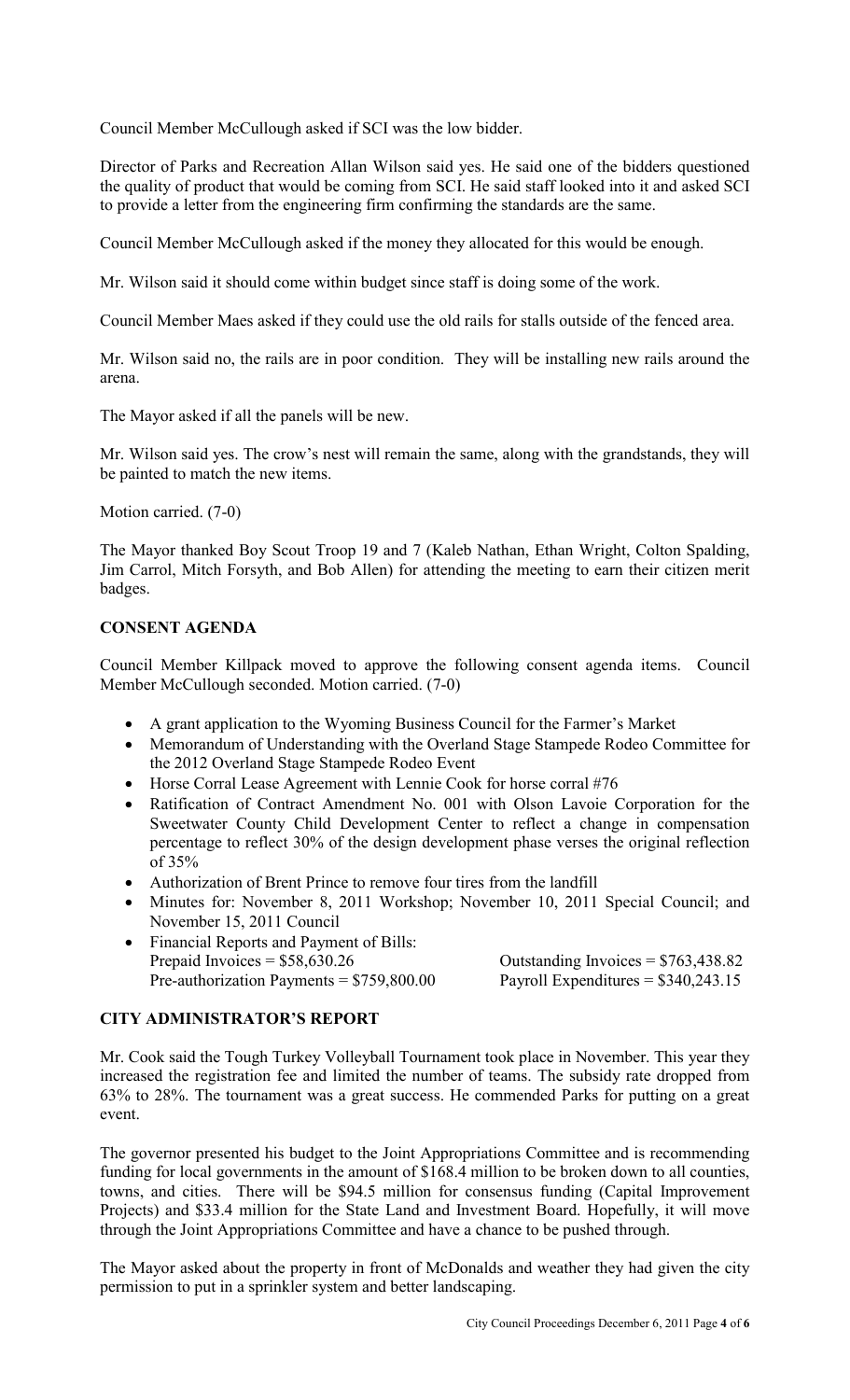Mr. Cook thanked the Fire Department for inviting him to attend their award banquet. He wanted to personally thank Mr. Lenard Ortega for his thirty-one years of service with the Volunteer Fire Department.

He said he has concerns with the Joint Communications Board and their intent to standardize all departments. He said the level of service will change because of the change. The standard operations will have to be looked into.

He discussed the agenda for the December 13, 2011 workshop.

He said the Parks and Recreation Department was a finalist in the Parks and Recreation Gold Medal Award. Only one out of four communities in the US is chosen for this award. The Parks Department did not receive the award this year, but to be a finalist was a great honor.

# **CITY ATTORNEY'S REPORT**

Mr. West had nothing to report

# **MAYOR AND COUNCIL REPORTS**

The Mayor said there will be a workshop on January 7, 2011 to discuss the  $6<sup>th</sup>$  cent initiative, at 7:30 am to 11:00 am, in the Council Chambers.

Update on the water diversion project: the BLM has made a final determination that the water in the Green River is over allocated.

The lights around town look great. He thanked the Parks Department. The tree lighting ceremony at the clock tower will be on Wednesday, December 7, 2011, at 6:30 pm.

Council Member Smith thanked the Parks and Recreation Department for reducing the subsidy, and congratulated them for being nominated for the Gold Award for two years in a row.

He said if the property by McDonald's could be cleaned up it would be a great improvement.

Council Member McCullough congratulated the Parks and Recreation Department for their achievements. He thanked the Radio Network for putting the tree up on Mansface.

Council Member Coppolo echoed other comments on the Parks and Recreation Department.

Council Member Maes said you can go to www.K2TV.com and vote for the governor's recommendation to give more money to towns, cities, and counties.

She Congratulated the Parks and Recreations Department. She heard the Crystal Classic carving might be held at the island. She would be against that because the Crystal Classic should be held on Main Street.

Council Member Boan said the trees on Uinta Drive and the decorations in town look great. He is excited to see the viaduct lit up.

He would not support the Crystal Classic being held on the island.

Council Member Killpack echoed everything that had been said. He thanked the Chamber of Commerce for bringing Santa into town last night, it was a great success. He said the URA has met with the Union Pacific Railroad to let them know the plans for the viaduct and they were very supportive.

The Mayor thanked the person who decorated the Council Chambers with the lights and flowers. He said he wants to send a letter of support requesting intervening status regarding the water issue.